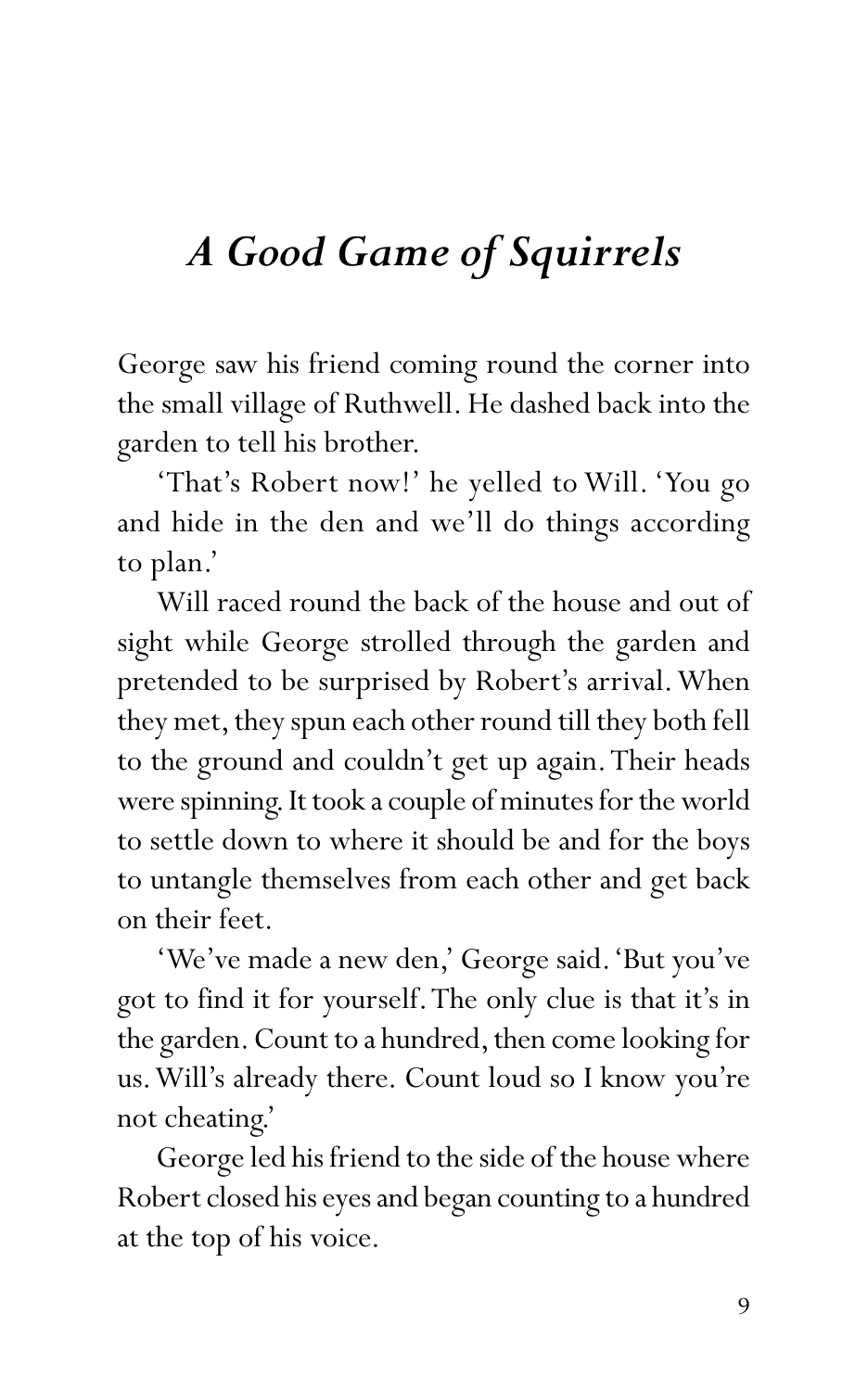'One, two, three...' and George was off at a pelt to the left.

'Twenty-four, twenty-five, twenty-six...' said Robert, as his friend tiptoed behind him to the right.

'That'll confuse him,' George thought. 'I made plenty of noise going in the other direction so he's sure to think that's where I went.'

By the time Robert reached, 'Sixty-seven, sixtyeight, sixty-nine ...' George had pelted through the vegetable garden, run along the blackcurrant bushes, and crawled behind an old door that was leaning against the high garden wall.

'He'll never find us here,' Will giggled when his brother reached him. 'But it'll be fun watching him try.'

'Ninety-eight, ninety-nine, a hundred!' shouted Robert McCheyne, before spinning round on his heels and surveying the scene behind him.

'He went this way,' Robert said to himself as he turned to his left. 'And he made a suspicious amount of noise about it. Still, I'll go have a look-see. And I'll be quiet about it.'

The boy walked silently on the grass till he reached the front of the house, then he backed against the wall and eased himself towards the front door. Just before he reached the door it opened and Mr Duncan came out. Thinking his cover was blown, Robert was about to say hello. But Mr Duncan had been a boy once himself, and he recognised the signs of a secret. Winking a welcome to the lad, he strode off down the path and out the gate.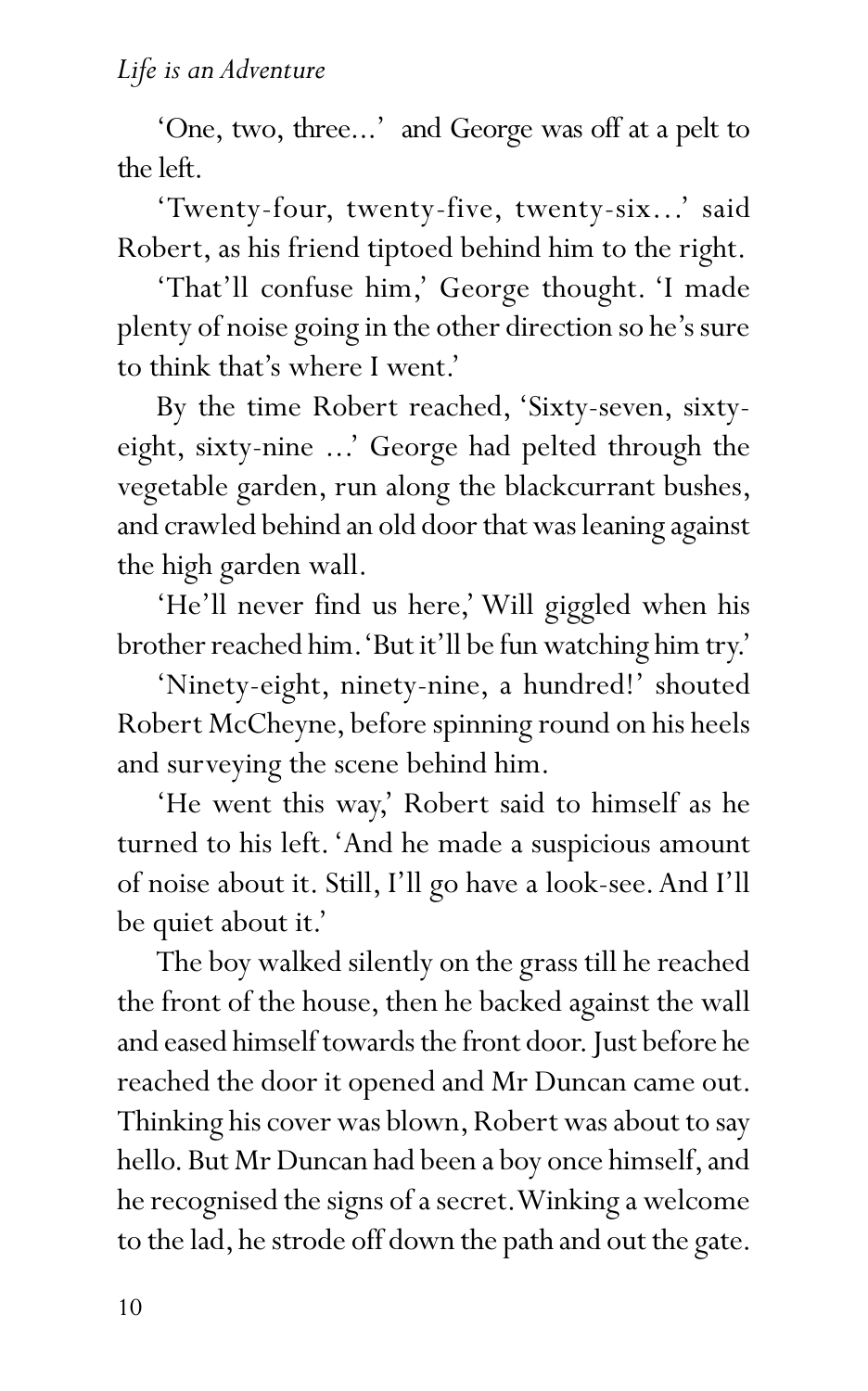'Someone will be pleased to see Mr Duncan coming,' thought Robert. 'I think everyone in Ruthwell likes their minister. My aunt certainly does.'

Passing the front door, Robert continued along the wall. As he went he looked for all possible cover, but he could see none at all. There were various places where they'd had dens in the past, but all were far too small to house two teenage boys and leave space for a visitor.

'I think George was being clever,' he decided, and he turned and went in the opposite direction. The den's more likely to be round the back anyway.'

Silent as a cat Robert retraced his steps. When he reached the corner of the house, he dodged behind a large rhododendron and took a run and jump for the garden wall, reaching the top in one.

'This will confuse the pair of them,' he thought. 'They'll be looking at ground level for me.'

Gently Robert eased himself along the wall, carefully avoiding decapitating himself on low-hanging branches! When he arrived at a point from which he was quite invisible from the back garden, he stopped and looked around.

'They could be behind the shed,' Robert thought. 'But that would be a bit tame. Then there's the shrubbery. There are plenty of hiding-places there. Hmmm.' The boy considered his options. 'There's always a possibility they've built something behind the wall of the compost heap.' He shook his head. 'But I think they've been cleverer than that.'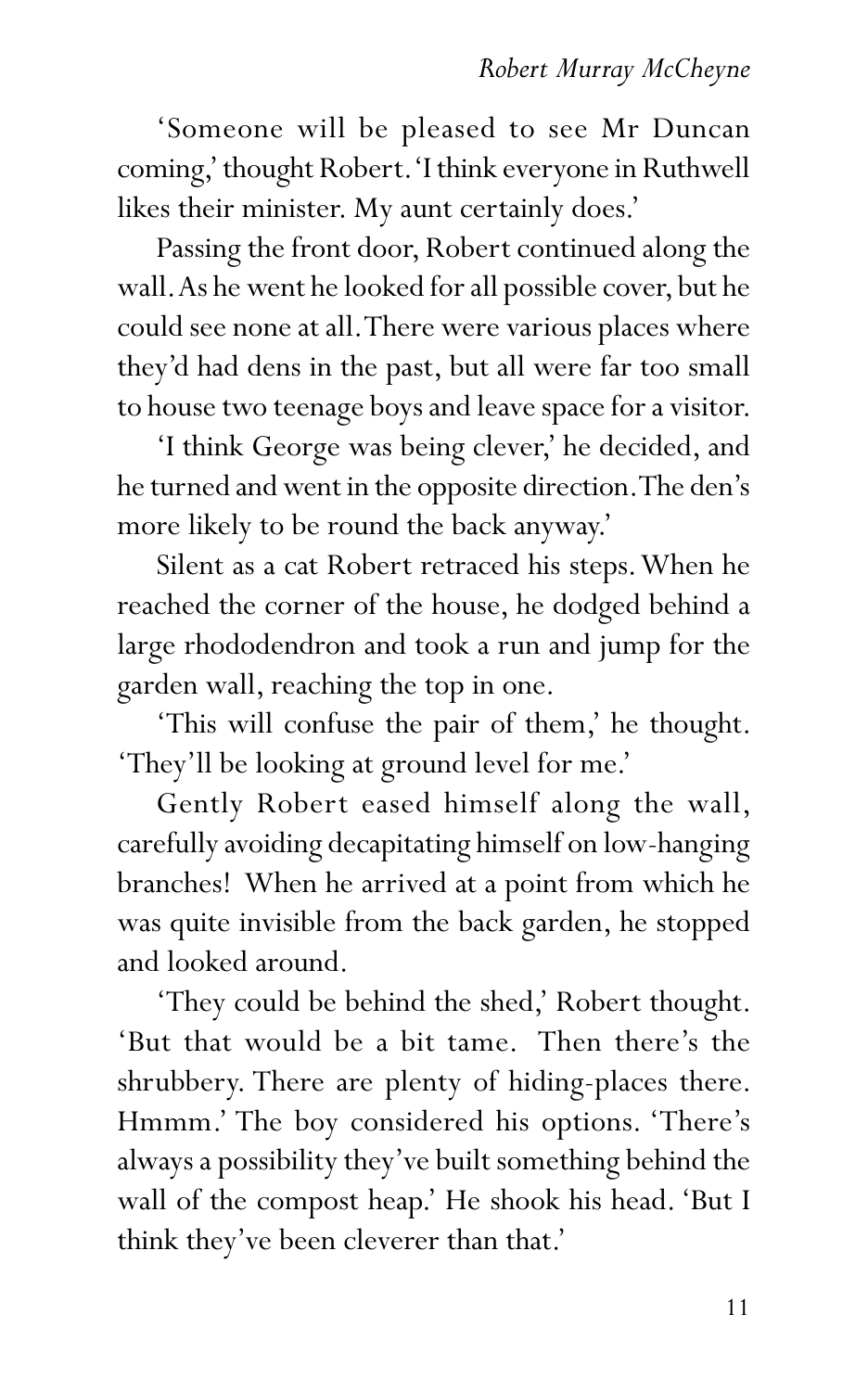The old door caught his eye. 'One of them could hide behind there, but not both. In any case, an old door leaning against the wall isn't much of a den.'

In the absence of an alternative he pulled himself along the wall, keeping low and as far out of sight as possible. As he reached the door, he realised that it wasn't quite leaning against the wall. It had been wedged under a branch. The bottom of the door was a metre from the wall and the top was about half of that. When he peered into the darkness behind it the Duncan brothers were nowhere to be seen, but just then his eye caught something interesting. 'There's a rope hanging down behind the door,' he told himself. 'Very suspicious.'

The rope, he saw, hung down to ground level. Following the line of it upwards, he found himself suddenly eye to eye with Will Duncan, who was several branches above him.

'How on earth did you guess where we were?' laughed Will.

George was quick to chip in. 'I thought I'd given you the slip by making such a din when I went in the wrong direction.'

'That was a little too obvious,' grinned Robert. 'If you're thinking of becoming a professional burglar, think again. You'd spend all your life in prison.'

Robert grabbed the rope and used it to steady himself as he climbed up the branches to the wooden platform his friends had constructed in the beech tree.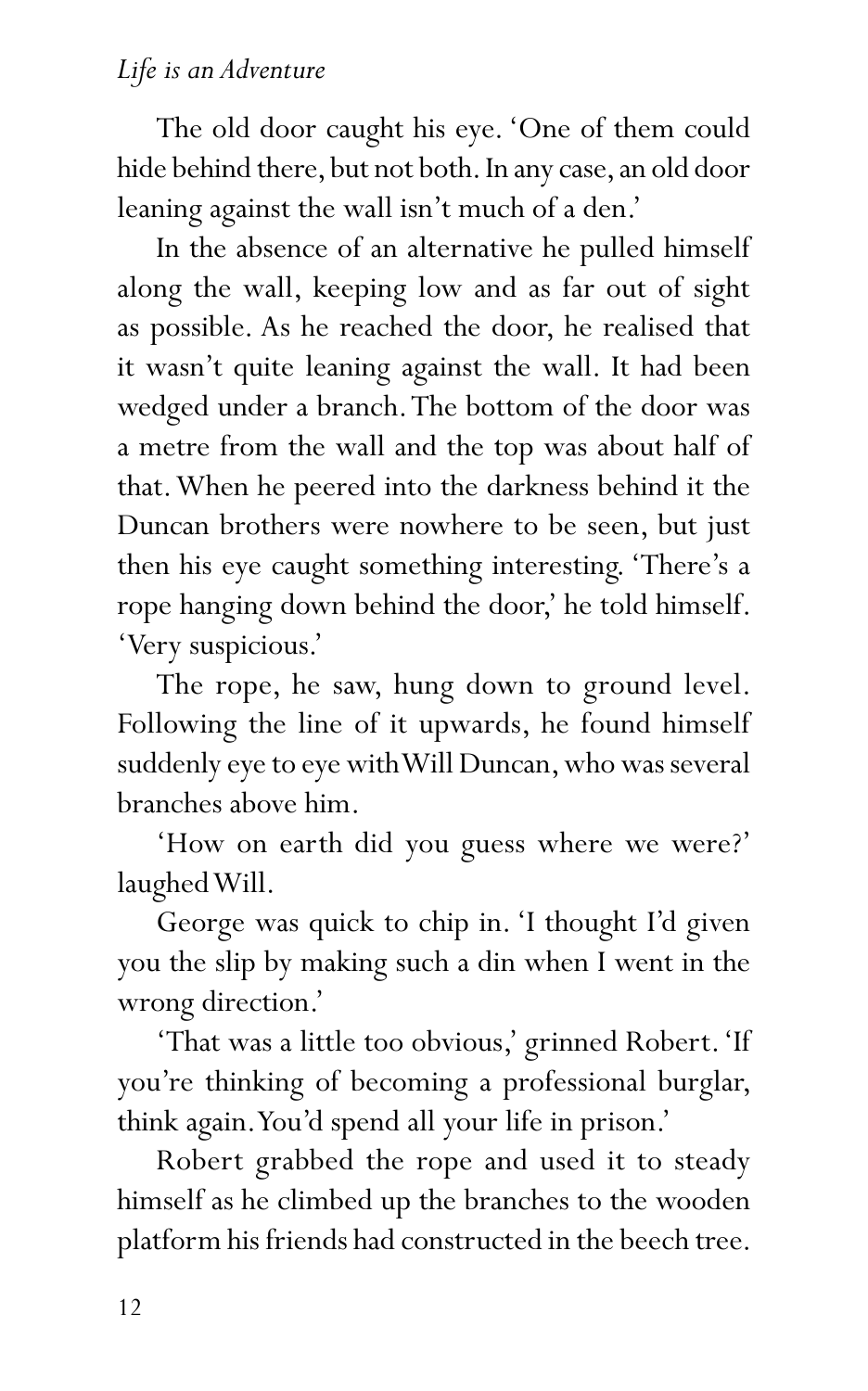'What do you think of it?' asked Will.

The visitor looked round. 'It's the best den we've had so far,' he said. 'But I'm afraid I found you quite by accident.'

George laughed aloud. 'Robert McCheyne, you just can't tell a lie! You can't even pretend to have worked out where we were!'

'But I didn't.'

Will and his brother looked at each other and winked. A year might have gone by since their friend last visited Ruthwell, but he was still the same decent and honest Robert Murray McCheyne. Not only that, they could tell from the mischief in his eyes that he was as much fun as ever.

'Squirrels?' said Robert.

His friends grinned.

'Squirrels it is!' they said together. 'And the first one round the garden and back to the den gets to choose what we do tomorrow.'

The three lads crawled along the branches, swinging from tree to tree as they went. The minister's garden had a high wall all round it, and the previous year the boys had discovered that they could circle the entire garden without touching the ground once. Will and George had practised over and over again and had worked out what they thought was the quickest route.

'Watch your head!' a voice called from above.

George Duncan looked up. Robert was two branches above him... and travelling fast! The den was within sight, and the race was tight.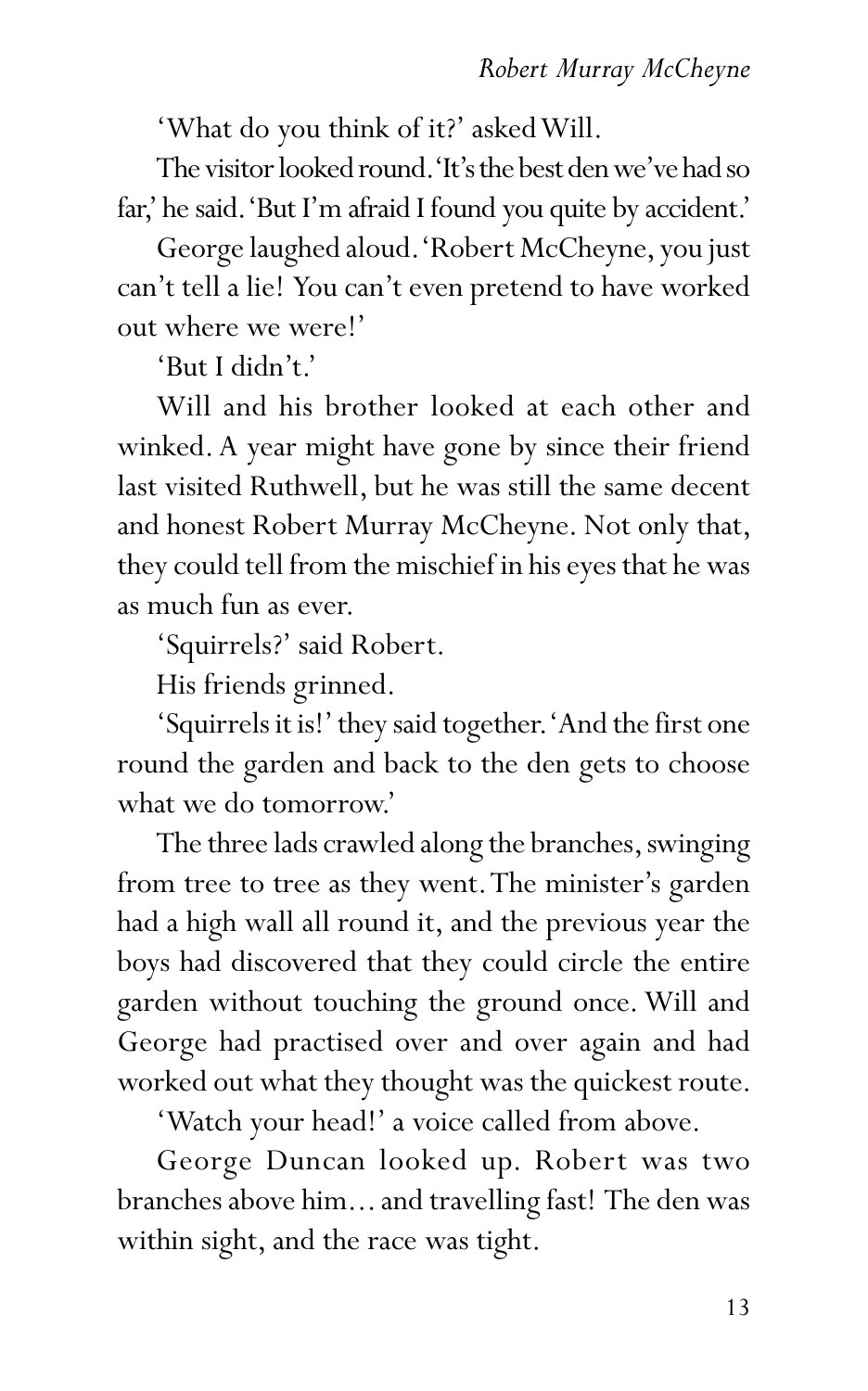## *Life is an Adventure*

'Go for it!' yelled Will from behind, though he wasn't sure which boy he was supporting!

Robert grabbed a branch of the beech tree, swung as far as he could and dropped to the wooden platform. But just a second earlier George had scrambled on and won the right to choose tomorrow's game. It took Will a little while to reach them as his trouser leg had caught on a branch. It seemed better to him to lose the race he was losing anyway than to risk an embarrassing darn on his trousers and a ticking-off from his mother.

Although George and Will were older than Robert, they looked forward to his visits to Dumfriesshire. George wondered if he had outgrown the kind of games they played, but it only took the world 'squirrels' to show that he was still a boy at heart. And he was glad about that.

'Are you three coming down for tea?' a voice asked from underneath the platform. It was Barbara, the third member of the Duncan family.

Robert was down in an instant to see his friend once again. But although Barbara's invitation was tempting he knew that his aunt was expecting him back.

'See you tomorrow,' he said. 'And you be thinking up something interesting for us to do, George!'

Setting out at a gallop, Robert left the village of Ruthwell and ran the short distance to Clarencefield. Not in the least out of breath he did a quick turn into Clarence Cottage and arrived at the door just as his aunt was taking scones from the flat iron girdle.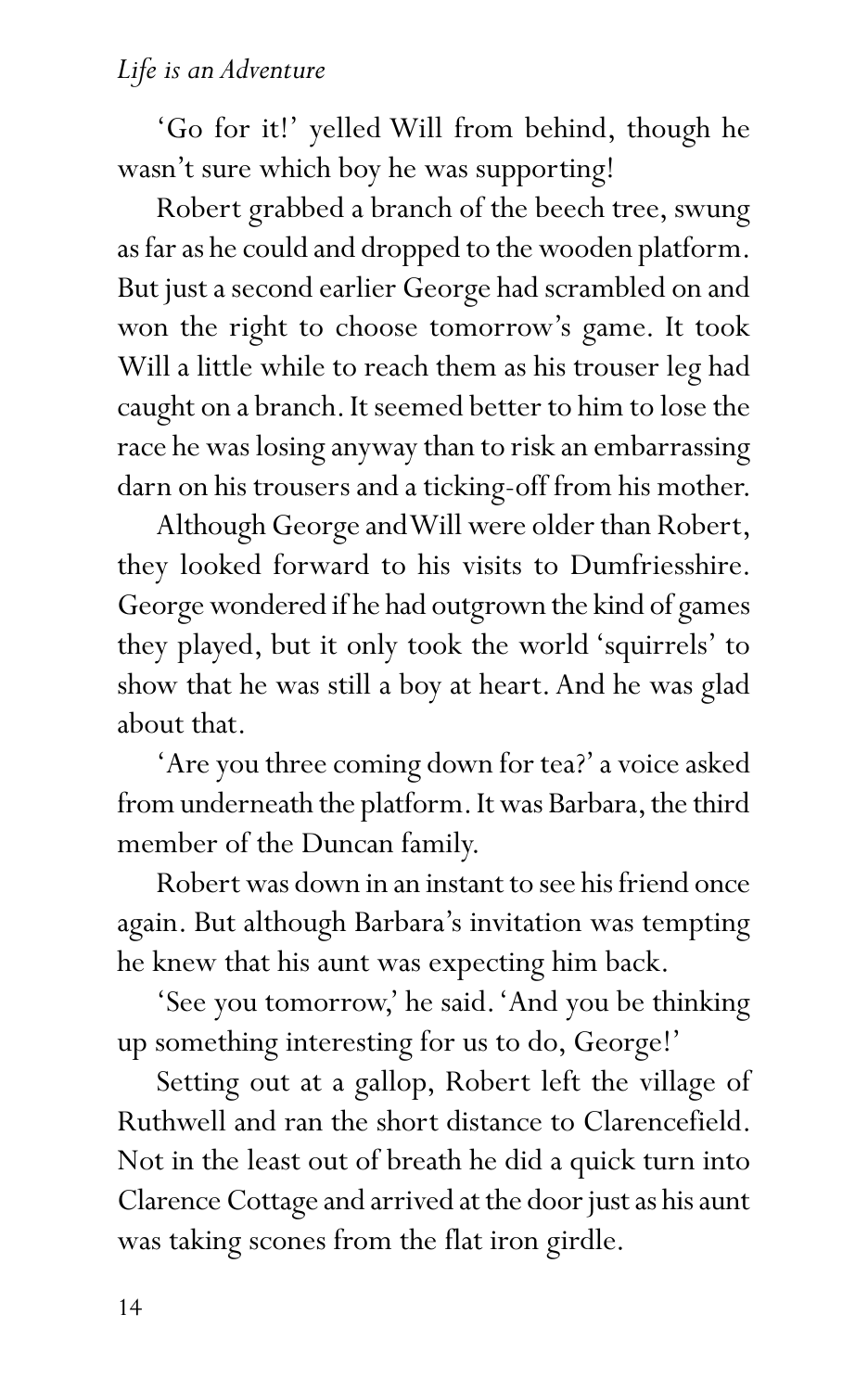'I thought these would bring you home,' she said. 'Scones are like magnets to all the boys I know!'

 The table was laid with oatcakes, butter, crowdie, scones and damson jam. Robert looked at it and grinned.

'You made every single thing yourself,' he laughed. 'These are home-made oatcakes and scones. You made butter from the milk from Maud, Mabel, Daisy and Ellen.'

Aunt Dickson smiled. She was pleased that her nephew remembered the names of her four milking cows.

'You strained the milk to make your own crowdie cheese too,' said Robert, licking his lips. 'And your damson jam is famous throughout the whole of Clarencefield.'

'Which would not be hard,' his aunt laughed aloud, 'seeing as there are just a handful of houses here!'

There was near silence for the next quarter of an hour as the boy savoured the warm welcome and the wholesome food. His aunt was quiet too. She was enjoying watching Robert eat every bit as much as he was enjoying eating. The only noise was the whistling of a yellow canary in his cane cage. When they'd finished tea, Aunt Dickson and Robert moved out into the glow of the late afternoon sun.

'Have you still got Geggely?' the boy asked, watching eight hens pecking in the garden.

'She's over there,' his aunt said. 'Behind the bushes.'

Right on cue a brown hen pecked her way round the bush and into full view.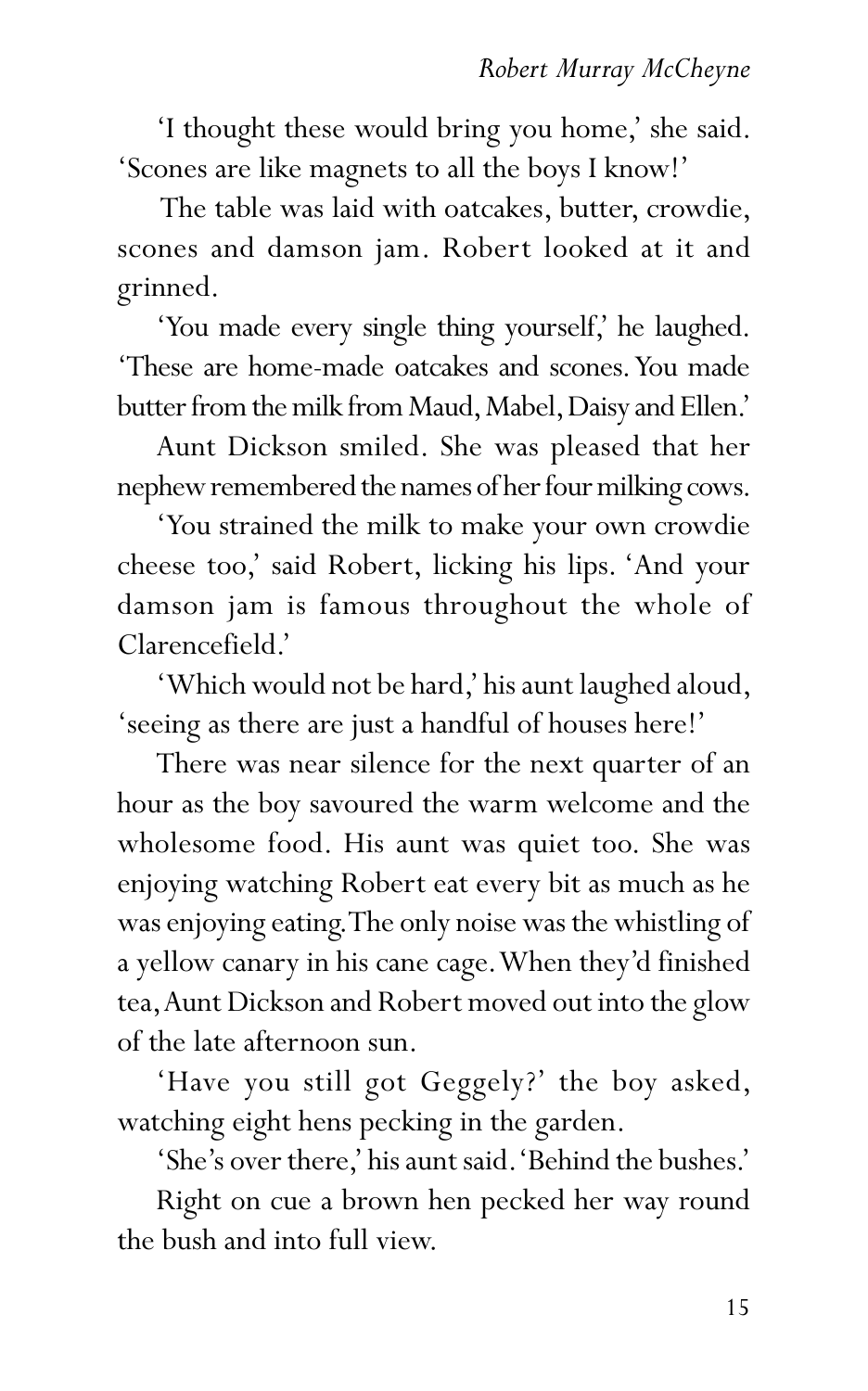'She lays the best eggs I've ever tasted,' commented Robert. 'Is she on the lay just now?'

His aunt assured him that Geggely would provide him with an egg each day.

'And the pigs?' he asked.

'Still there,' Aunt Dickson grinned, 'and still rooting around the orchard. They're counting the days until the first windfall apples land at their feet.'

'I counted the days until I finished school and came down here,' Robert said. 'I always do.'

Aunt Dickson looked at her nephew proudly. 'You did well at school, I'm told. And you won some prizes.'

Was it a blush or had Robert had a little too much of the sun? Either way, he was unusually red.

'Tell me what you enjoy doing at the High School in Edinburgh.'

Robert didn't have to think how to answer that question.

'I love Latin and Greek,' he said. 'And the best thing about learning ancient languages is that you can read books that were written hundreds and hundreds of years ago. They're full of exciting adventures and terrific battles. You should read them!'

Aunt Dickson laughed. 'Perhaps I've left it rather late to learn Latin and Greek.'

Grinning, Robert told his aunt when he had begun to learn Greek. 'I was four years old,' he said, 'and in bed ill, when the family taught me the Greek alphabet. It was something I could do without getting out of bed.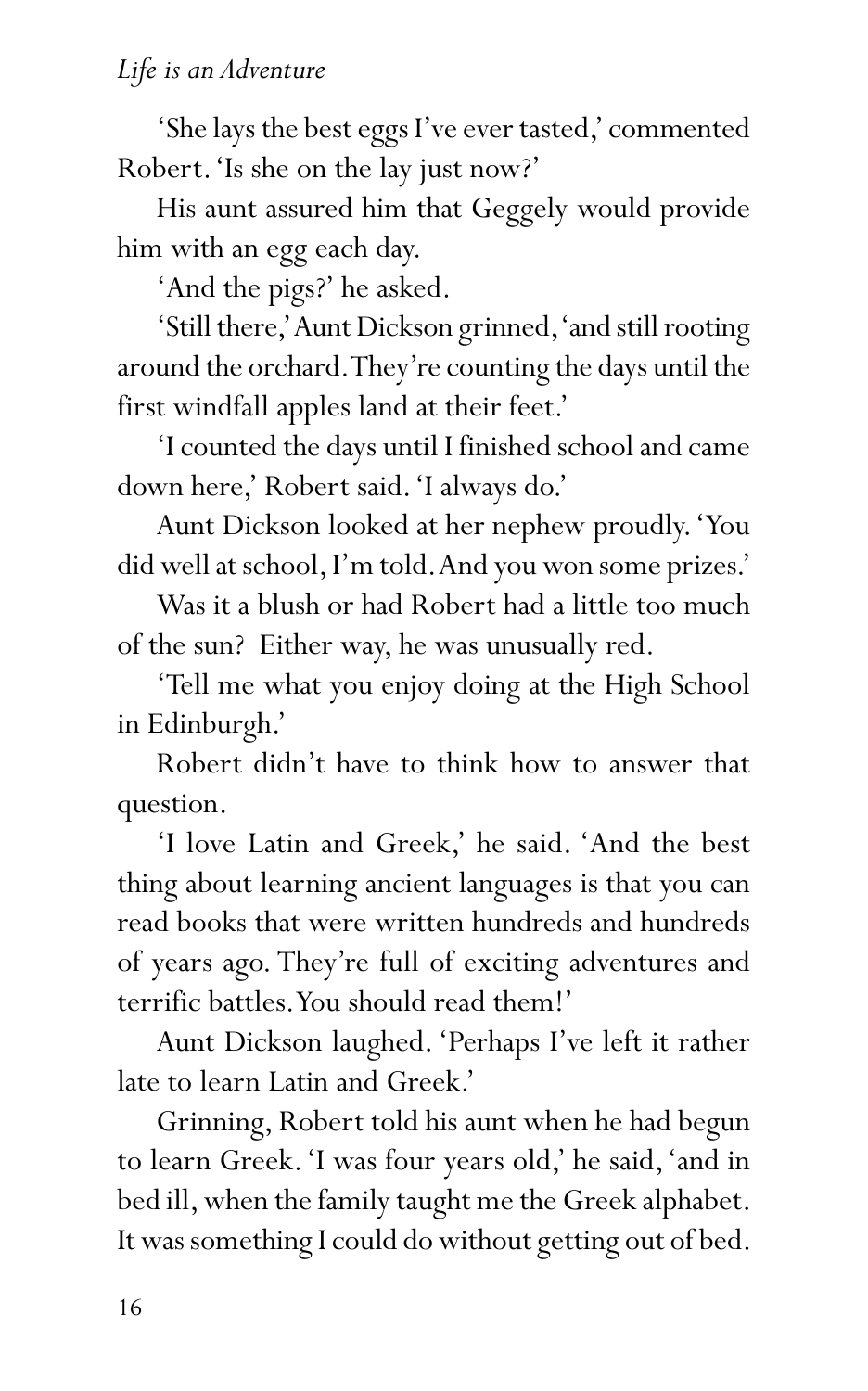I loved the sounds of the letters and the shapes of them on the paper. I think I've been interested in Greek ever since then.'

'Well it was worth being ill, wasn't it?' his aunt laughed.

Robert looked around him and smiled.

'I love coming to Clarencefield,' he said. 'This place feels just as much home as Edinburgh does.'

'And so it should,' Aunt Dickson said. 'Your father was brought up at Thornhill, which is only 20 miles from here. And your mother and I are from just up the road at Nether Locharwood. So of course you're at home here. You belong to these parts.'

The boy laughed. 'And I belong to Ruthwell because I got such a welcome from the Duncans that I couldn't help feeling at home there too.'

He had his aunt in stitches as he told her what they'd got up to that afternoon. She laughed aloud at Mr Duncan just walking past with a wink. 'He's so good-natured. All the young folk like their minister,' Aunt Dickson said. 'The poor people are very grateful to him, and not only in these parts.'

'Why grateful?' Robert wondered.

'Not long ago banks were only for wealthy folk. Poor people, even if they did manage to save a little money, could never open an account. They weren't welcome. Mr Duncan knew that, so he started the Savings Bank for poorer people to use. They can put just a few pence in at a time and save for what they need or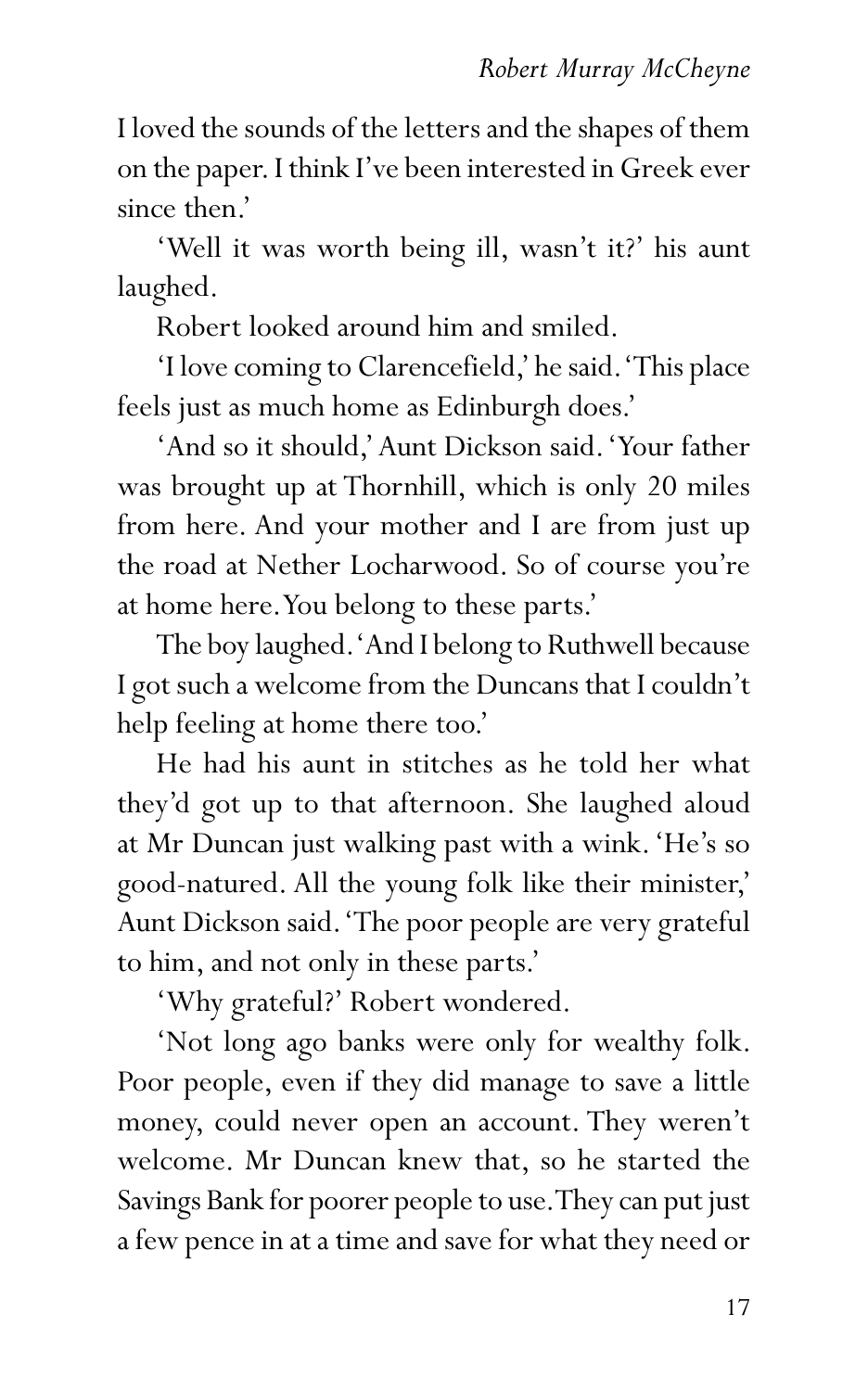for emergencies. One day there may be savings banks all over the country, and a good thing too.'

Robert was impressed by Mr Duncan's Savings Bank. 'Children could save in a bank like that,' he said.

His aunt nodded. 'Indeed they could. But it's time you did the rounds to see what these fine hens have to offer today. You'll find the nests in the barn as usual.'

Collecting eggs was one of Robert's favourite jobs. He took the basket and lined it with dry grass before going in search of Geggely. The afternoon was so warm that she was sound asleep on her nest and didn't look as though she wanted to be disturbed.

'Are you hiding an egg?' the boy asked, as he lifted the hen in such a way as to prevent her flapping her wings. Geggely opened a jet-black eye and peered at Robert. The beginnings of a protest began deep in her throat, but before she could gather an irritated cluck together Robert had her egg in his hand and she was back on her nest. Opening both eyes in surprise at finding herself where she wanted to be, the hen fluttered into a comfortable position and went back to sleep. When he had collected four eggs, he covered them with dry grass before looking for the others.

'Six laid today,' he told his aunt, as he went into the kitchen.

That night he wrote home to tell about his journey, his welcome at Clarencefield, the den at the manse, and to reassure his brothers and sister that Geggely was still alive and laying.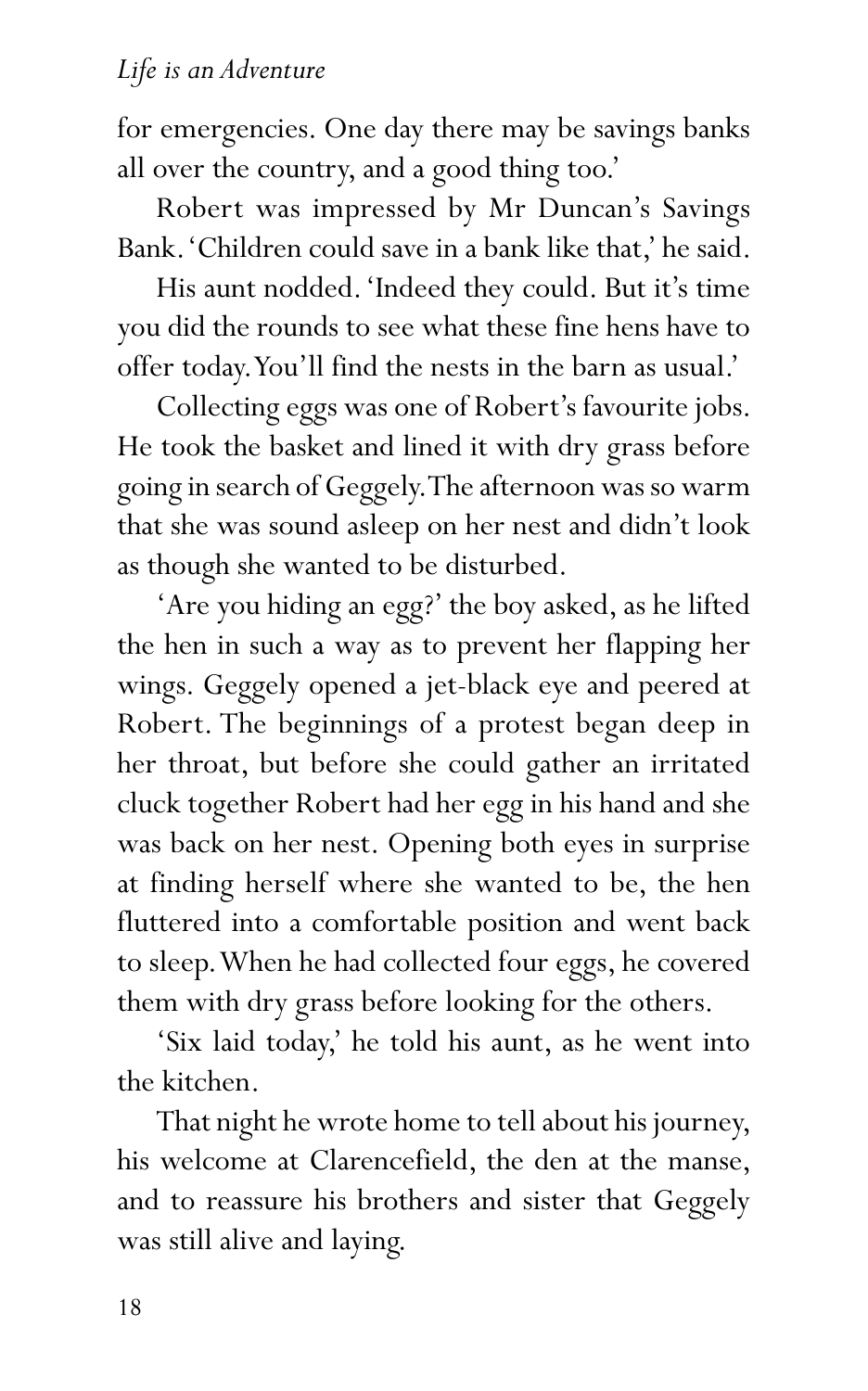The summer was warm and dry, and before many weeks had passed the corn was golden and ready for harvest.

'Do you think I'm big enough to help make the stooks this year?' Robert asked.

Aunt Dickson eyed him up and down. 'I think you might be,' she said. 'Ask the Duncan boys to show you how.'

Robert was off like a shot to the manse. 'George!' he shouted, as he reached the gate.

His friend looked up from the potato patch.

'Wanting to help pick early potatoes?' he asked, forking a shaw<sup>1</sup> out of the earth. The lad sank to his knees and teased the roots apart before picking the little potatoes off the shaw. Then he gathered the larger ones that had fallen to the ground.

'Take some home with you for your dinner and have them with butter and greentails<sup>2</sup>.'

'What are greentails?' Robert puzzled.

'Being a fine city gent you probably call them chives.'

Robert suddenly remembered what he had come for.

'Will you show me how to make stooks?' he asked.

George grinned. 'I thought you were big enough to do a man's job. Yes, I'll teach you, but I promise that it's a scratchy and itchy job.'

<sup>1</sup> The plant/roots that potatoes grow from.

<sup>2</sup> Chives.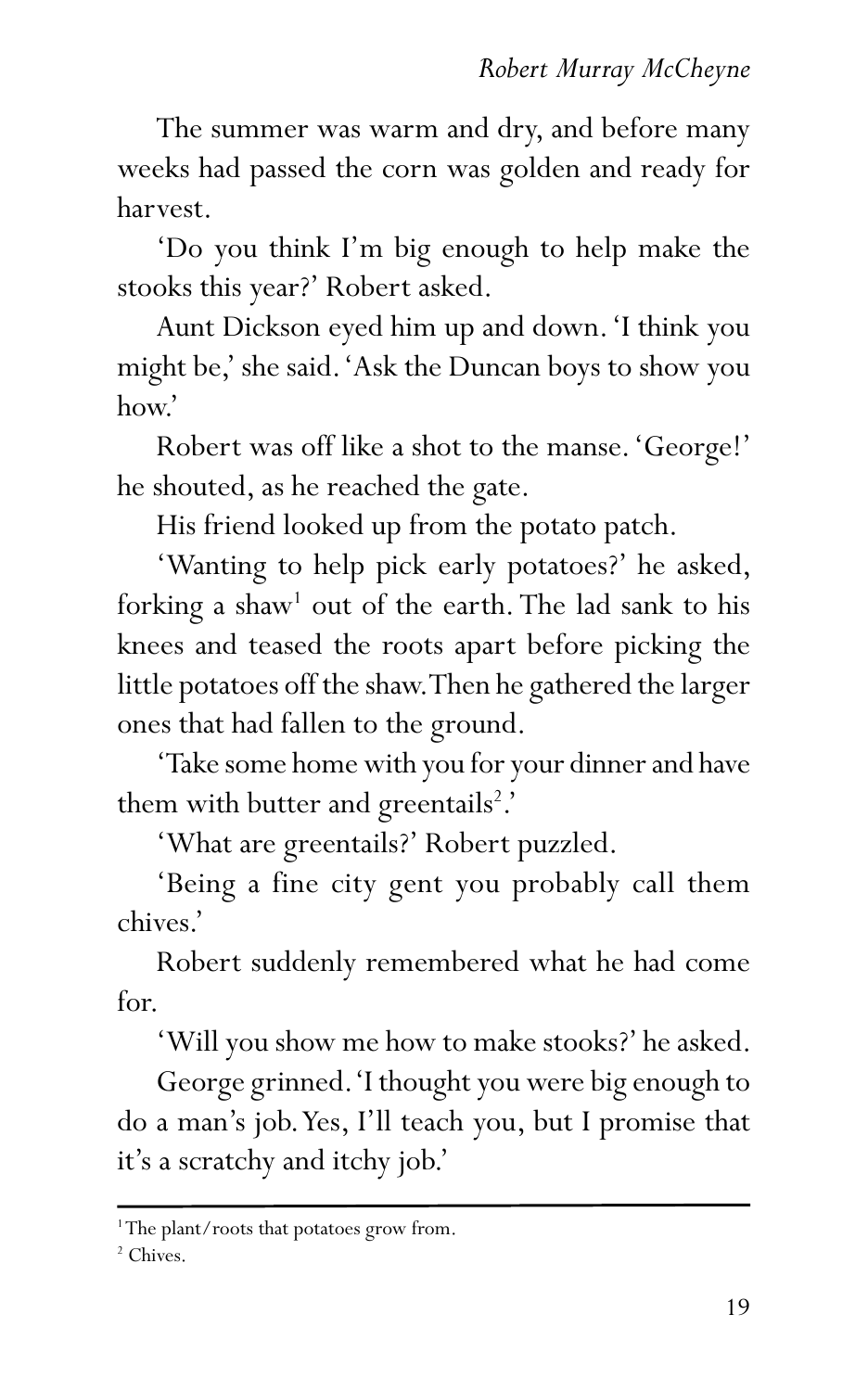## *Life is an Adventure*

Feeling twice his height, Robert ran all the way back to Clarencefield to tell his aunt that he would help with the harvest after all.

'Lesson one,' George Duncan said the following day, when he and Robert met at the edge of the cornfield. 'You gather a sheaf of corn in your arms and lay it down on the ground. Then you pull a dozen or so stalks out of the sheaf and use them to tie the bundle together just under the heads of corn.'

Robert picked up an armful of corn and pulled a few stalks separate from it. Then he wound them round the bundle ... and stopped. 'How do you tie it?' he asked. 'The stalks break when I try to make a knot.'

His friend smiled. 'You don't make a knot at all. You wind the stalks round, twist them together, then tuck the ends in.'

It took a bit of doing, but eventually Robert managed to make decent sheaves. Then the second lesson began.

'You take two sheaves,' George said. 'And you lean them against each other like an Indian tepee. After that you lean a couple of sheaves on one side of the first two, and a couple on the other to make a stook. That lets the wind blow through between them to dry the corn.'

By the end of the day Robert knew what his friend had meant. After hours helping with the harvest he was happily tired, scratched and itchy as could be.

'It's the bath for you,' Aunt Dickson said, as she poured a pan of water into a tin bath on the kitchen floor. 'You deserve it!'